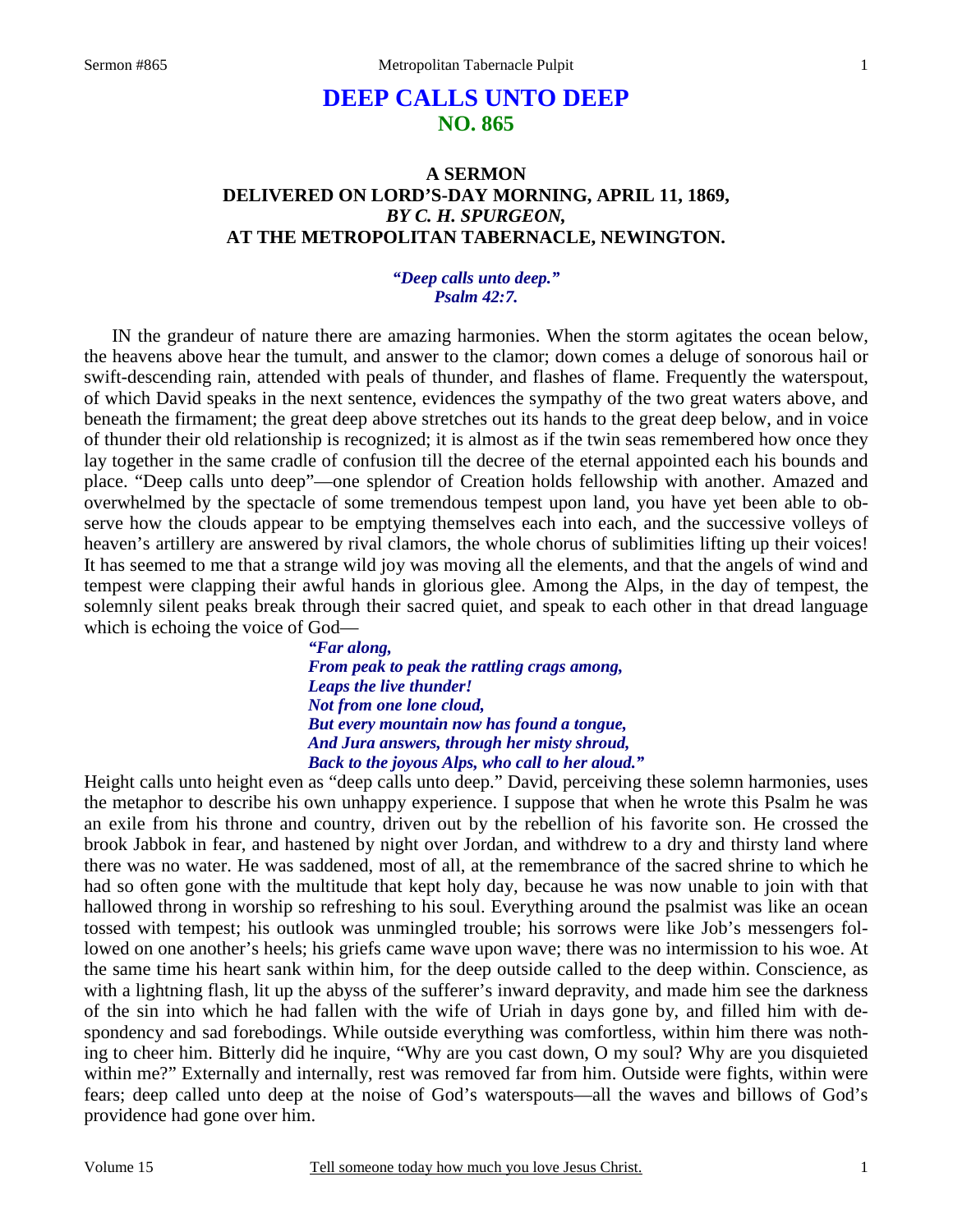But now, no longer confining so grand a thought to the mere manner in which David employed it, namely, to the double trouble of many of God's saints when two seas meet, and when internal and external sorrows combine, I purpose to use the general principle in other directions, and to show that everywhere where there is one deep, it calls to another, and that especially in the moral and spiritual world every vast and sublime truth has its correspondent, which, like another deep, calls to it responsively.

**I.** First, we shall consider this fact in connection with THE ETERNAL PURPOSES OF GOD, AND THEIR FULFILMENT IN FACT.

 The eternal purpose—what a deep! He who pretends to understand predestination misunderstands himself! We have no unit for measurement when we strive to fathom the decrees of God. We are like the astronomers in attempting to measure the distances of those stars which are as remote from the ordinary fixed stars as the fixed stars are from us—they fail from lack of a measuring-line which may serve as a unit; scarcely does the diameter of the earth's orbit suffice for a basis of numeration. They have no unit by which to estimate. What do you and I know of infinity, omnipresence, and self-existence? We are far beyond our depth when we come to the ocean of divine purposes. We may gaze into the mystery with awe, but to profess to comprehend it is vanity itself.

 What a depth! What an inscrutable mystery, that the infinitely pure and holy God should have determined to allow the intrusion of sin into His universe; that He should allow evil to drag down an angel, and debase him into a devil; that the adoring hosts of heaven should be thinned by sinful desertion from a loyalty so well deserved! How came it that moral evil was allowed to come into this fair world, to spoil Eden, to pollute mankind, to fill the grave, and populate hell? Why was it that after sin had broken out in the universe, it was permitted to remain in existence? Why not shut up the first devil as in a plague ward; build a jail in Tophet, surround it with walls of flame, and never let the demon wander forth? Why should the evil one be permitted, like a roaring lion, to roam abroad seeking whom he may devour? When sin infected the race of men, why not destroy them all, and stamp out the disease, as we did lately when the disease came among our cattle? Why not purge it with fire till the last speck of the leprosy was burned out? What did the destruction of a race matter, if sin were destroyed with them? Strange decree that sin should be tolerated; first permitted to enter, and then allowed afterwards to *spread* its mischievous poison!

 What a depth, my brothers and sisters, is revealed in the divine decree of election, that there should be vessels unto honor, fitted for the Master's use—men and women chosen to show forth the riches of His grace, not for any good thing in them—but because the Lord will have mercy upon whom He will have mercy, and will have compassion on whom He will have compassion! And what a still more solemn depth is revealed in those whom He passed by—that there should be vessels of wrath fitted to destruction, men permitted to continue in sin, and to harden themselves against the gospel, and so to illustrate the awful wrath of God throughout eternity! Brothers and sisters, I cannot contemplate the doctrines connected with predestination, true as they are, without a shudder of reverential awe! Read that ninth chapter of Romans, and while you are silenced by the voice of Paul, "No, but O man, who are you that replies against God? Shall the thing formed say to Him that formed it, why have You made me thus?" Yet a thrill of awe passes through your souls and you whisper—

## *"Great God, how infinite are Thee, What worthless worms are we!"*

 If we could turn over those awful pages in which every event has been recorded; if it were permitted to us to see that book of fate chained to the throne of God, in which every angel's form and size is drawn by the eternal pen, in which everything is written down—from the falling of a dry leaf from an oak to the tumbling of an avalanche from its Alp, in which God has as much arranged the course of yonder dust blown in the wind as of the planet which He steers in its mighty orbit; if we could see it all, we would exclaim, "O wondrous depth, how can I measure you? My plummet utterly fails; I will adore, for I cannot comprehend."

 Beloved friends, we need not allow ourselves to be depressed by the mystery of the doctrine of eternal decrees, for even if these decrees were not in existence, there would still remain the other deep, the mystery of *fact*. It is a fact that sin is in the world; it is a fact that sorrow is here; it is a fact that death is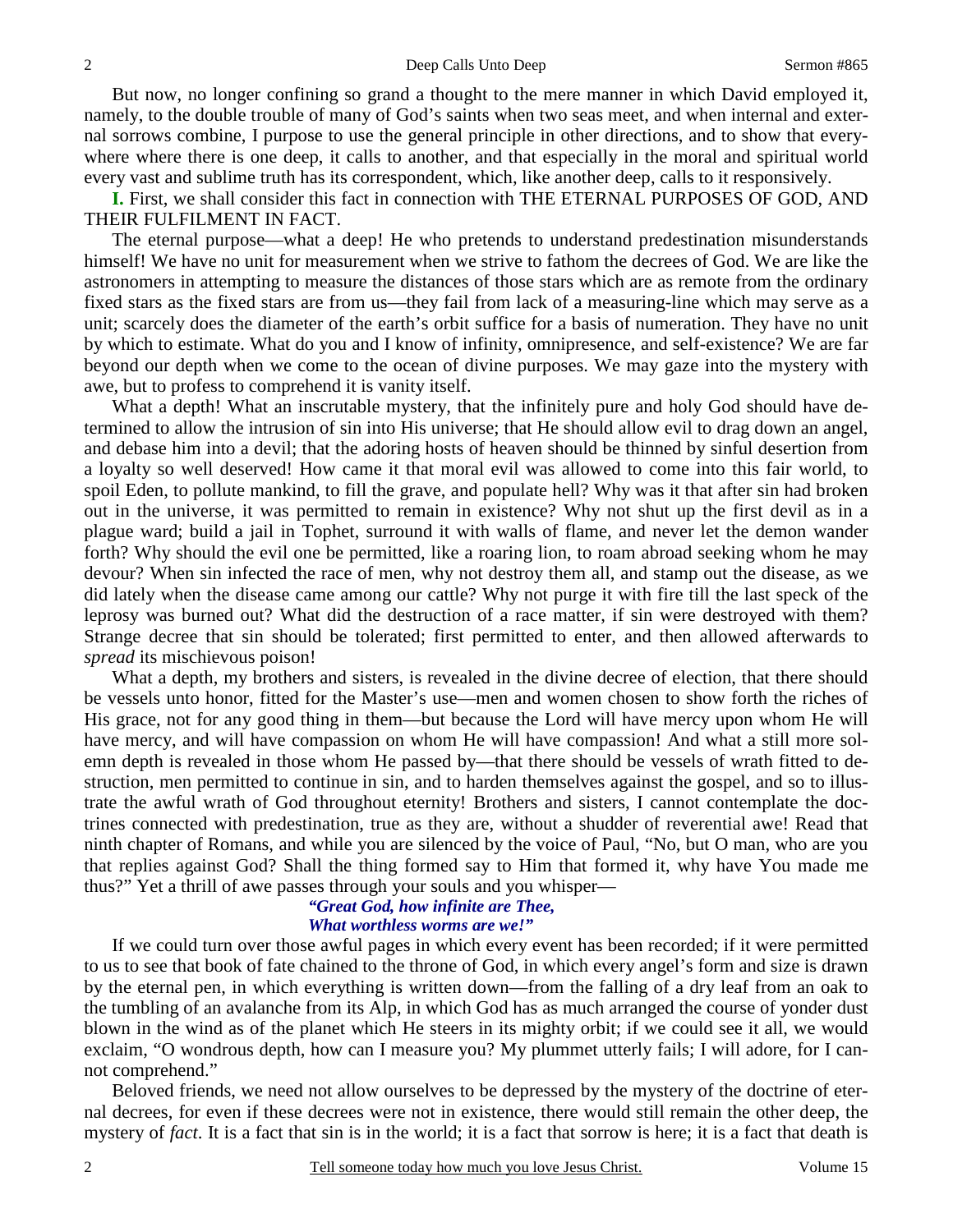#### Sermon #865 Deep Calls Unto Deep

here—and how can you understand these things? Shut your eyes to the depth above the firmament if you will, but here is depth nearer home which will still amaze you! Remember that all men are *not* saved—it is a dreadful truth of God that multitudes tread the broad road, and reach eternal destruction! Why is this when God is good and omnipotent? Can *you* understand providence? Is not providence, as we see it, quite as mysterious as predestination? Are not the mysteries rather in the facts themselves, than in the purposes which ordained them? Are they not, the facts and the decrees, mysteries and equal mysteries? But what a wonderful harmony there is between the two depths! And to this it is I call your attention. Observe how deep has called unto deep! Whatever God ordained has been accomplished! His will has been done! You will tell me that this is nothing amazing, since God is omnipotent. I reply yes, but you will remember that He was pleased to create beings who should be *free* agents, and to that extent, actors *independent* of Himself. Therefore, it is not to the solitary attribute of omnipotence that you can refer the fact that providence coincides with predestination. Here were angels free in their will, and yet they sinned; here are men upon this stage of action willful and resolute, and yet fulfilling the unknown foreordination. Herein lies the marvel—that with voluntary agents who do as they will, yet the eternal purpose in every jot and tittle has to this moment been fulfilled! And as the impression answers to the die, so has the history of the universe answered to the eternal purpose, and to the solemn decree of the Most High. My brothers and sisters, listen in solemn awe to the voices of these twin depths as they call to one another. Famine, plague, pestilence, devastated nations, fallen empires, wars and bloodsheds—who shall understand why these are permitted? How shall we reconcile our souls to them at all, until we look up to the Great Father sitting on the throne of wisdom and love, and say, "You know what the end will be; you have *ordained all things,* and from the seeming evil You will bring forth good, and from the good a something better, and from the better a something still better, in infinite progression, to the praise and glory of Your name"? "Deep calls unto deep." The deep of predestination answers to the deep of providence, and both together magnify the name of God!

**II. W**e now come to another case somewhat akin to this, more nearly concerning ourselves, and perhaps more practical. Beloved, SOME OF YOU ARE ENDURING DEEP AFFLICTION. All are not tried alike. God has not been pleased to deal out the wormwood and the gall to all in a cup of the same fashion, and the same measure. There are some whose pathway to the skies is comparatively smooth; others go through fire and through water—men ride over their heads.

 My brothers and sisters who have done business in the great waters, I speak to you; yours has been a stormy and tried life. Well, I can sympathize with you, for with all the mercy of God, the preacher has not been free from many and severe trials, and oh, it is deep indeed, when a depressed spirit unites with our outward afflictions, when church troubles, family troubles, personal troubles, and the world's troubles, all aided and abetted by Satanic temptation, and by an evil heart of unbelief in departing from the living God. Do not, however, think yourselves harshly dealt with, my dear brothers and sisters, in being singled out as a special target for the arrows of grief. Do not wish that you could be the obscurest of all the saints, to find some quiet nook in which you might be left alone to rest in forgetfulness! Rather let me remind you that if in your experience there is a deep of extraordinary trial, there is most surely another deep answering to it. Open now your ears and your hearts to hear the calling of this deep unto its brother deep. Listen while I translate the echoes of the truth of God. Inasmuch as you have many trials, remember the depth of the divine faithfulness. You have not been able to comprehend the reason for your trials, but I beseech you believe in the firmness and stability of the divine affection towards you. In proportion to your tribulations shall be your consolations! If you have shallow sorrows, you shall receive but shallow graces, but if you have deep afflictions, you shall obtain the deeper proofs of the faithfulness of God! I could gladly lay down and die when I think of the trials of this life, but I recover myself, and laugh at them all, even as the daughter of Zion shook her head, and laughed at her foes, when I remember that the mighty God of Jacob is our refuge, and that He will not fail us, nor take away His hand till He has brought about His purpose concerning us!

 Great deeps of trial bring with them great deeps of promise! For you much afflicted ones, there are words, great and mighty, which are not meant for other saints of easier experience. You shall drink from deep golden goblets reserved for those giants who can drink great potions of wormwood, and are men of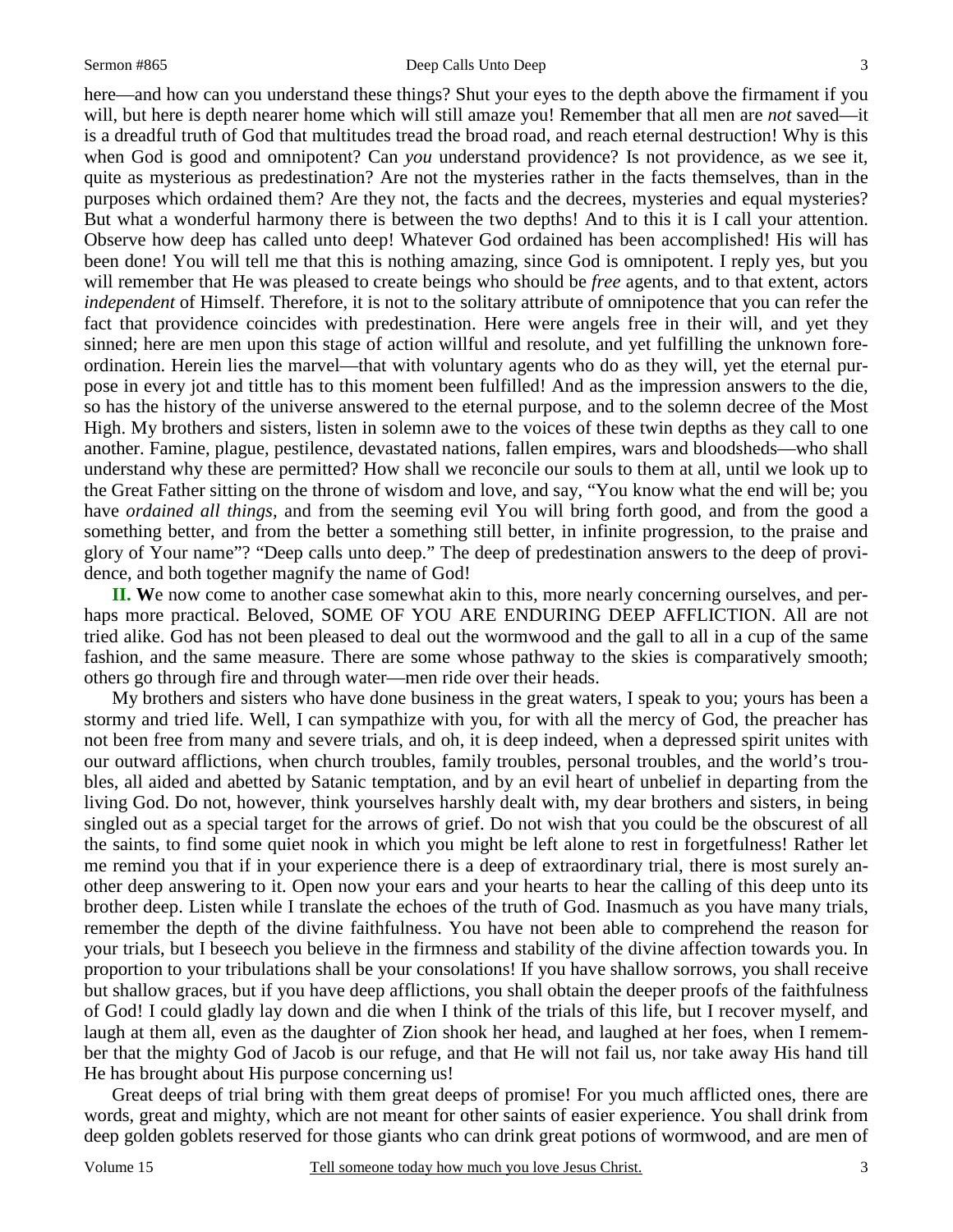capacity enough to quaff deep draughts of the wines on the lees well refined. Trials are mighty enlargers of the soul! We are contracted, narrowed, pent up, and we rightly pray, "Lord, enlarge my heart." Yes, but the opening of capacious reservoirs within us can only be brought about by the spade of daily tribulation, and then being dug out by pain and trouble, there becomes room for the overflowing promise! A great adversity will bring with it great grace to the believer. Whenever the Lord sets His servants to do extraordinary work, He always gives them extraordinary strength, or if He puts them to unusual suffering, He will give them unusual patience. When we enter upon war with some petty New Zealand chief, our troops expect to have their charges defrayed, and accordingly we pay them gold by the thousands, as their expenses may require, but when an army marches against a grim monarch in an unknown country who has insulted the British flag, we pay, as we know to our cost, not by thousands but by millions! There is a difference in the payment of an attack upon petty chieftains and a war against an emperor. And so, my brethren, if God calls you to common and ordinary trials, He will pay the charges of your warfare by thousands, but if He commands you to an unusual struggle with some tremendous foe, He will discharge the liabilities of your war by millions—according to the riches of His grace in which He has abounded towards us through Christ Jesus! I would not then, in my better mind if I could, escape great labors or great trials since they involve great graces! If one deep calls to the other deep, let the Lord lay on the strokes, and let Him add to the burden! If as my days so shall my strength be, then let the days be long and dark, for so the strength shall be mighty, and God shall be glorified, and His servants shall be blessed! I would earnestly urge every tried Christian to dwell upon this truth of God, for it may be of great comfort to you. You may have had a comparatively easy life until just lately, but you have reached a turning point where disaster has befallen you; you are fallen into poverty, or else that time for the break-up of your family has lately come upon you; your father is gone; your mother is on the verge of the grave; your friends have one by one been taken from you. Yes, feel the loneliness of life! Here is a dreadful deep for you to sail on, and a tempestuous deep much to be feared, for your little boat may easily be wrecked. But don't forget that there is *another* deep, whose remembrance will remove from you the bitterness of your present sorrow—there is love in heaven towards you which will never grow cold—immortal and unchanging love! And besides, there is a royal oath which never can be broken, a covenant ratified with blood that never can be dishonored! You must be helped through—you cannot be left; God might sooner cease to *be* than cease to be faithful! You must be borne up amid the billows, and safely landed, so be of good courage, and He shall strengthen your heart this day!

**III.** We have not time to linger; we must pass on to a third point. "Deep calls unto deep." HUMAN WRETCHEDNESS IS PARALLELED BY DIVINE GRACE.

 Brothers and sisters, into what an awful state our race fell! We were tainted with high treason through the sin of our father, Adam. The dignity and honor of our race were forfeited. We were, each one of us, born in sin, and shaped in iniquity—with a natural tendency towards evil we came into this world, and since we have been in this world, we have wickedly and willfully rebelled against God. We have rendered ourselves obnoxious to the divine Justice. We deserve to be driven from the glory of His presence by the power of His wrath! And beside all this, we are desperately set upon rejecting any offers of mercy on the part of God; our will has become stubborn, our heart is hard; there are no known *human* means which can bring a soul to God, for man is such an enemy to God, that he will not be reconciled to Him. Human eloquence and human sympathy are alike powerless against human depravity, and this leviathan laughs at our sword and spear. Oh, sad, sad, sad case is that of fallen man! Sinner, sad, sad is your case—lost, utterly, hopelessly, everlastingly lost are you by nature! As in yourselves considered, there is no remedy for the disease which rages within you! There is no escape from that eternal fire which must consume you! I would never for a moment, attempt to make out the abyss of the fall to be less deep than it is—it is bottomless! The miseries of mankind cannot be exaggerated! Could our tears forever flow; could we be turned each one into a Jeremiah, yet could we never weep enough for the slain of the daughter of our people. Human misery is deep beyond expression. But what shall I say? How shall I speak? Where shall I find words to express the delight of my soul that I have such a truth to tell you? There is a deep which *answers* to the deep of human ruin, and it is the deep of divine grace! There can be no evil in man which the infinite mercy of God cannot overcome! Behold God Himself, incarnate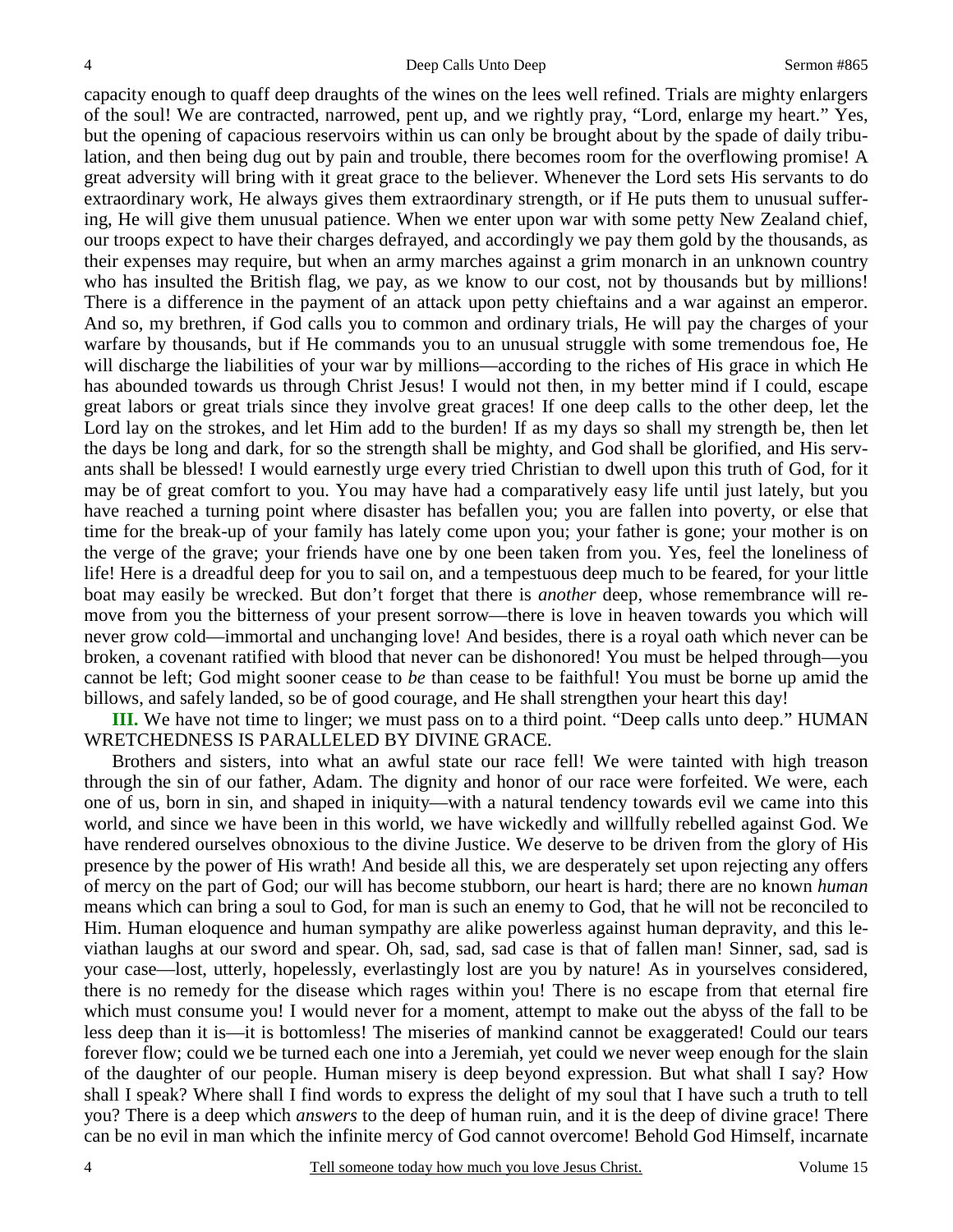#### Sermon #865 Deep Calls Unto Deep

in the person of the Nazarene! Behold the Son of God spending on earth a life of service, and of condescension; behold Him dying a death of ignominy and pain. The atonement of Christ is such a Red Sea that all the Egyptians of a believer's sins shall be drowned in it. There is such virtue in the redemption offered up by Christ that it meets the full extent of the guilt which any sinner who seeks Him may have incurred! Moreover, to meet the obstinacy and depravity of our hearts, behold how deep calls unto deep! God's eternal Spirit has deigned to dwell in these hearts of ours! He quickens death into life! He fills the thirsty soul with rivers of divine grace! He turns the stone to flesh, and makes the adamant palpitate with tenderness! Blessed be His name, He has done wonders in our souls! He has brought Christ home to our hearts, and made us willing to rejoice in Christ, and to be saved by Him! Myriads of spirits now before the throne attest to the fact that the grace of God is deeper than the depths of our sin, higher than the heights of our rebellion, broader and longer than the breadths and lengths of our depravity! Oh, the exceeding riches of the grace of God! "Oh, the depth," says the apostle, and we may well say the same. My hearer, ought not this to encourage you? Are you a burdened, conscience-stricken sinner, brought so low as to be all but a *damned* sinner? You are only just this side of hell; you almost smoke like a brand in the fire, yet there is mercy enough to rescue you, and to give you a place among them who are glorified at the right hand of God! The deep of your misery calls to the deep of sacred mercy, and faith shall hear a favorable answer.

**IV.** Fourthly, and with brevity, THE DEPTH OF DIVINE LOVE TO THE SAINTS CALLS FOR A DEEP CONSECRATION IN EVERY BELIEVING HEART.

 Study, my dear brothers and sisters, the depth of the love of God to you, His people. He loved you without a cause—

> *"What was there in you that could merit esteem, Or give the Creator delight? ' 'Twas even so, Father,' you ever must sing, 'For so it seemed good in Your sight.'"*

He loved you without beginning; before years, and centuries, and millenniums began to be counted, your name was on His heart. Eternal thoughts of love have been in God's bosom towards *you!* He has loved you without a pause—there was never a minute in which He did not love you! Your name, once engraved upon His hands, has never been erased, nor has He ever blotted it out of the book of life. Since you have been in this world, He has loved you most patiently. You have often provoked Him; you have rebelled against Him times without number, yet He has never stopped the outflow of His heart towards you, and blessed be His name, He never will! You are His, and you always shall be His. Jesus says, "Because I live, you shall live also." God's love to you is without boundary; He could not love you more, for He loves you like a God—and He never will love you less. All His heart belongs to you. "As the Father has loved Me," says Jesus, "even so have I loved you."

 Contemplate for a moment what you have received as the result of this love. You have received, first of all, the gift of the only-begotten Son. He left the throne of honor for the cross of shame; the brightness of glory for the darkness of the tomb. Oh, the depths of the love which is revealed in Calvary! You will never, never be able to fathom the depth of the love of God towards you in the gift of His dear Son to be your Redeemer! Think, now—the Holy Spirit brought Jesus Christ to you, and what were you then? It is a shame to speak of some of the things which you then loved, but you are washed, you are cleansed, and sanctified; oh, that blessed bath filled with blood! Oh, the depth of love there is in the forgiveness of sins according to the riches of His grace! What a work of divine grace was that which changed your nature to make you love what once you hated! And what a work it has been to keep the helm of your vessel right—oftentimes the current would have drifted you back to the old rock, and wrecked you, but a strong hand has kept the head of the vessel heavenward; a blessed wind has filled the sail, and though you have made but slow progress, you are still on the way to the fair haven. The love of God which has been manifested in you is a very heaven of love! I cannot measure the love which God has shown towards me, poor me, though I am only one of His family; I feel as if it were deeper than hell, and higher than heaven, as long as eternity, and wide as immensity. I cannot understand it, but what does this love say to me and to you but this—it calls to another deep! Oh, how I ought to love my God who has so loved me! Oh,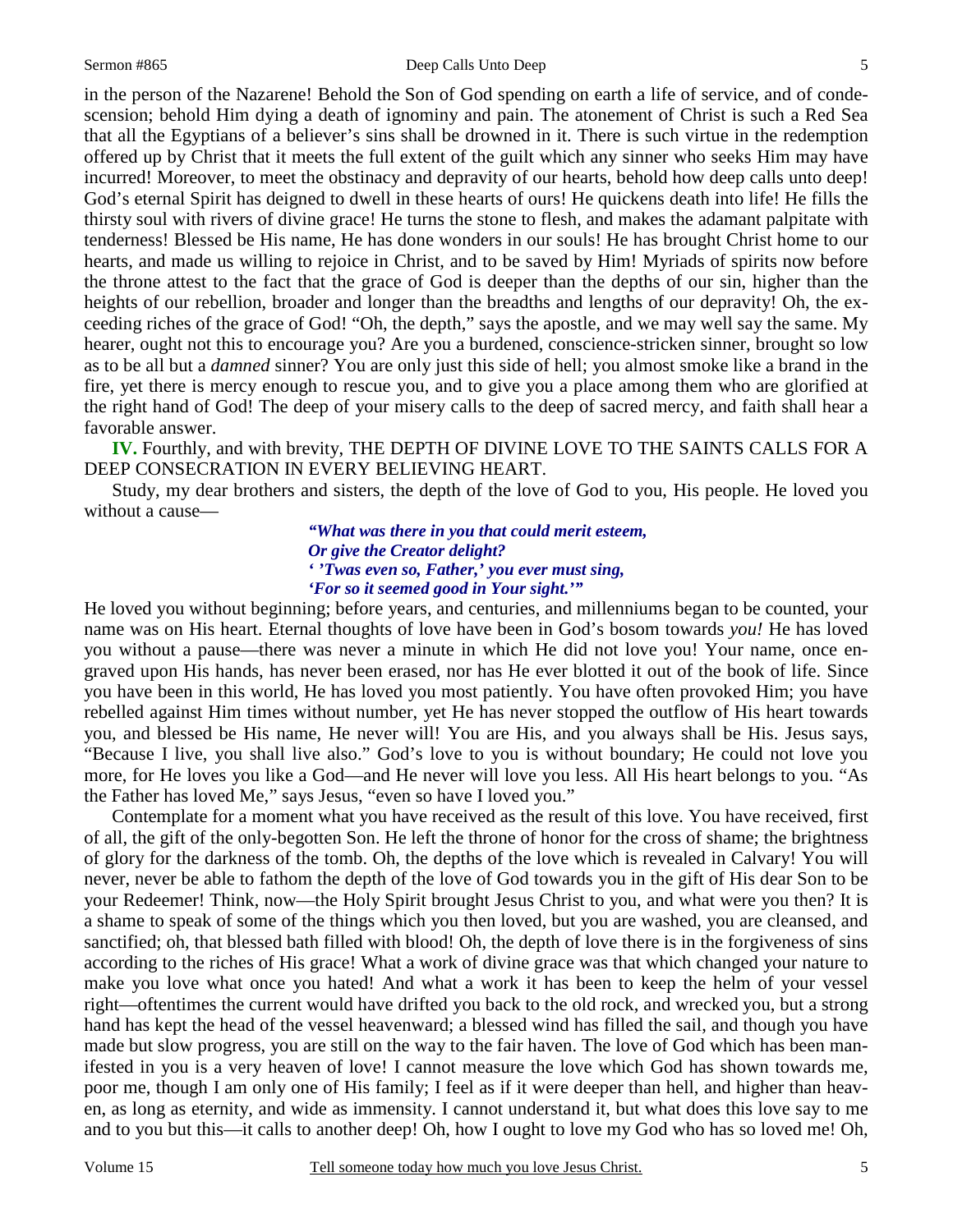how I ought to hate the sin which made my Savior bleed! Deeps of the Savior's grief, you call to deeps of spiritual repentance! The agonies of Christ call us to the slaughter of our sins! Brothers and sisters, if God so loved us, it calls to another deep—we ought also so to love one another! If God forgave us, behold another deep of obligation to forgive all those who have offended us! How can I love the saints of God enough who are the brothers and sisters of Him who loved me even to the death? As for poor sinners, if God saved me, how I ought to lay out my life to try and save them! If I have indeed found peace with God through the blood of the cross, how I ought to seek the lost sheep, still lost and wandering as I once was! If Jesus has so loved me, how I ought to love Him!

 Beloved, I dare not at this hour, say a word against other Christian people, though I might fairly do so. But I will accuse *myself,* and admit that I have hardly caught so much as an *idea* of what a consecrated man ought to be. I have read the lives of those of God's servants whose enthusiasm has been fervent, and whose consecration has been complete, and I have felt that they were like a huge Colossus, and I a dwarf walking under their huge legs. Oh, but to serve Christ as He ought to be served does not mean giving Him a trifle now and then out of our estate, and never knowing that we have given it; it means pinching ourselves right cheerfully to serve His cause. It does not mean sometimes saying a good word for Him when it would be shameful to be silent; it means making our whole *life* a testimony to His dear love. It does not mean giving Him the candle ends, and cheese parings of our soul, stingingly doling out to Him what we would give a beggar at the door; it means the rendering up of body, soul, and spirit—the surrender of our entire nature to be offered in sacrifice! As the bullock was brought to the altar—bound to the horns thereof, killed and offered up with the fat and the inwards, so must we be entirely given up to our Lord! O for more real consecration! Jesus has done so much for us—let us endeavor to do more for Him! And this morning let the deeps of divine love call to the deeps within our grateful souls, and let those deeps cry to the deeps of the eternal Spirit as we ask to be perfectly given up to the cause and honor of our Lord!

**V.** Time fails me, therefore I must notice another deep. There is a depth in this world, A DEPTH OF DIVINE FORBEARANCE towards impenitent and graceless men. And depend upon it, it answers to another deep, A DEEP OF IMMEASURABLE AND NEVER-ENDING WRATH IN THE WORLD TO COME.

 It is a very solemn subject, and I desire to speak most solemnly. Therefore I entreat you to hear most earnestly, especially you unconverted ones. It is a very great mystery that God permits the ungodly to go on as they do. Walk down some of our streets at night, if you dare, and mark what you see. You inwardly exclaim, "I wonder why God permits it; here is a reeking Sodom in the heart of a so-called Christian city." Step into some of the dens of infamy, and you will feel, "God could, if He would, suppress this in a minute—why doesn't He?" Listen for a moment to the talk of blasphemers—what atrocious insults they perpetrate upon the Majesty of heaven; they go out of their way to imprecate curses upon themselves, their limbs, their eyes, their souls. What are they doing? If they will not obey God, could they not at least leave Him alone, and not insult Him to His face? We have heard in these days a blasphemer stand upon a public platform and say, "There is no God, and if there is a God," taking out his watch, "let him strike me dead in five minutes." When he still found himself alive, he argued that there was no God. The fact was, God was much too great to be put out of patience by such an insignificant wretch as he! Had God been less than God, He would have struck him dead, but being God He passed him by with sublime indifference, as a hero would pass by the chirping of a grasshopper. Yet the divine forbearance is certainly very wonderful, very marvelous. I have heard say that when Mr. John Ryland was present at a certain meeting when the slave-trade question was first agitated, a story was told in that meeting of atrocities perpetrated in the middle passage between Africa and the States. And those atrocities were so enormous that John Ryland, in the exuberance of his wrath, knelt down, and said to God, "Lift up Your thunderbolt and damn these wretches, O righteous God!" I know that in sight of oppression and cruelty, I have felt a longing for speedy vengeance on the tyrant, and have been very thankful to think that I had not the handling of the thunderbolts. But God has looked on, *calmly* looked on, and allowed infamies which were nothing less than infernal to be perpetrated, again and again! He appears to wink at men's sins. Ah, my brothers and sisters, can you think for a minute what you and I would do if some cruel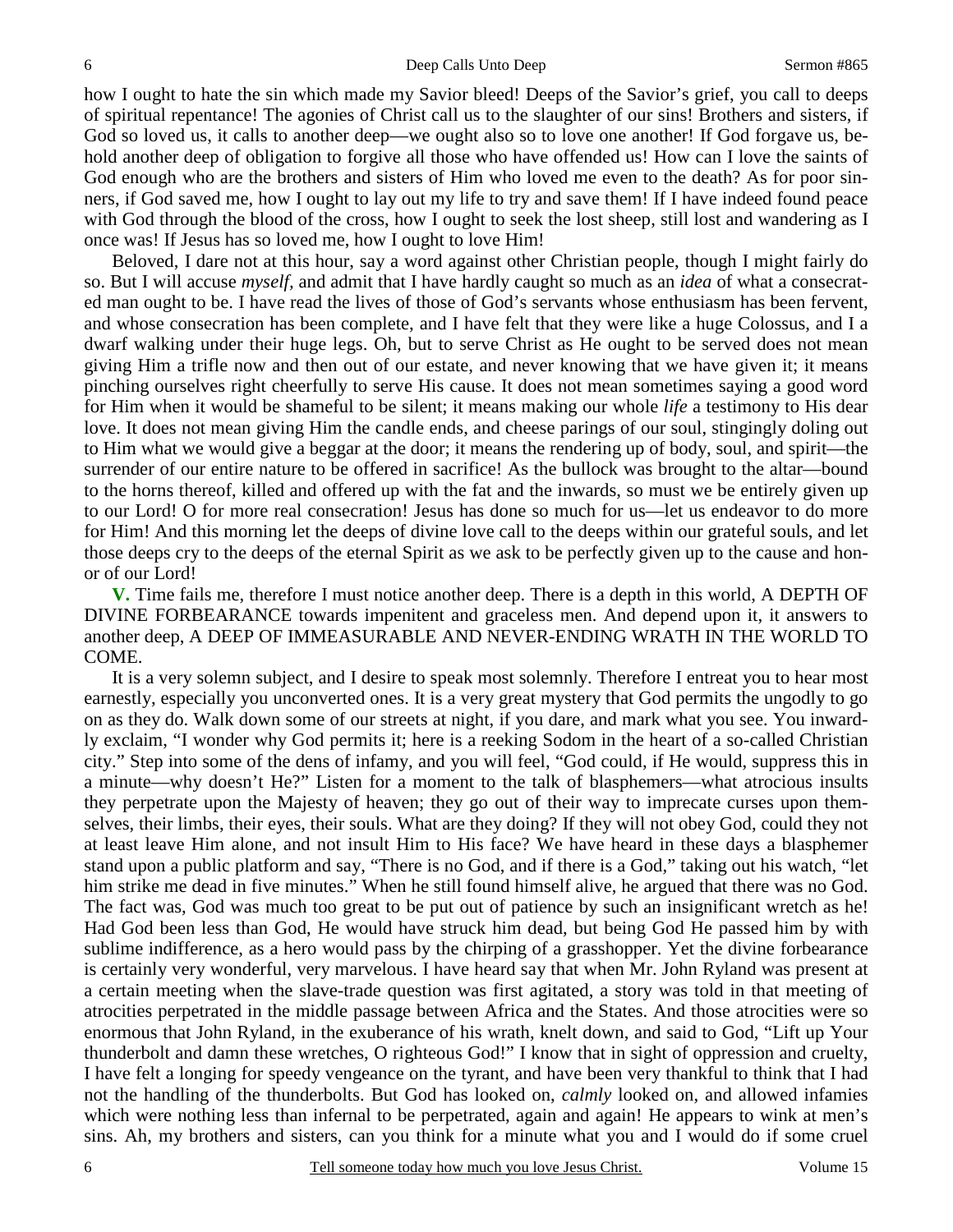#### Sermon #865 Deep Calls Unto Deep

wretches should take our children, and torture them, and burn them alive? How would our wrath be up, and how would we strike in their defense! But remember that from the days of Christ until now, the dear children of God, dearer to Him than our children are to us have been shut up in prison to rot. They have been sawn asunder; they have wandered about in sheepskins and goatskins; they have been burned at Smithfield and a thousand other places and have crimsoned the snows of the Alps with their blood. And yet God, in the great deeps of His forbearance, has been still. There has been, it is true, a vengeance in providence in the long run—the reader of history knows how God has avenged every persecution. Still, the recompense was *slow;* there were no fiery arrows to pierce Bishop Bonner when he condemned Anne Askew; there were no immediate lightning flashes to wither Domitian or Nero when they insultingly put the people of God to death. No, the Lord bears long with them, and His long-suffering is a deep—a great deep!

 In this house, to come back to ourselves, what deeps of divine forbearance have been shown in the cases of some of you! You have often heard of Jesus Christ, my dear hearers, but you have not received Him. You have known the way of salvation, but you have not run in it. I have pleaded with you—I hope with all honesty and earnestness, and you have been awakened too, but you have stifled your convictions! You have deliberately chosen your sins, and you have presumptuously turned away from the blood of Christ. O my unconverted hearers, especially those of you who still continue regularly to come to these seats, until I almost wonder to see you here—I cannot imagine what pleasure you can derive from having your consciences continually whipped up! I beg you to consider. Men and women too, among you have chosen the lusts of the flesh, and ungodly gain, or drunkenness, when you know better, know much better! Some of you have had a degree of divine Light shed across your souls, and yet you have deliberately chosen to rebel against God! I fear you have some of you done so to the hardening of your hearts even to final impenitence! Listen, now, I pray you, as surely as God has shown towards you a great deep of forbearance, He will show an equal depth of justice. He may pay slowly, but He will pay in full! God's mill grinds slowly, but it grinds most surely and thoroughly, even to powder. The feet of the avenging angels are shod with wool, but they never turn aside from their path. According to this book there is a hell into which those who reject Christ will be cast, the misery of which is dimly to be guessed at, but can never be fully described—a misery of which it is said, "Their worm dies not, and their fire is not quenched"—a misery which will last as long as the *enjoyments* of heaven shall last, for while the saints shall go away into everlasting joy, the punishment of the ungodly has according to the testimony of Jesus, the same eternal duration. Do not deceive yourselves by any dream of *annihilation!* Do not imagine there shall be an end to your woe! If there were the shadow of a ground for that statement, hell would cease to be hell, for hopelessness is of the *essence* of hell. O, by the boundless love treasured up in Christ Jesus, remembers there is equal terror in His wrath! The hand that is mighty to save is equally mighty to destroy! All omnipotence has been put out to save, but this rejected, an equal omnipotence shall be put out to crush. Tempt not the Lord! The deeps of your sin are already challenging the deeps of His justice. "Turn you, turn you, why will you die?" Awaken not the fury which you cannot endure, overcome, or avoid! Kindle not the fire which, like flames among stubble, will burn furiously, and cannot be stopped! O dash not your souls upon the bosses of Jehovah's buckler! Cast not yourselves upon the point of His glittering spear! God grant of His eternal mercy that you may not tempt those deeps.

**VI.** Now to close with a more cheerful theme. There is, brothers and sisters, A BLESSED DEEP OF HOLY HAPPINESS AND BLISS FOR THE SAINTS IN HEAVEN, AND TODAY IT CALLS TO THE DEEP OF JOY AND THANKFULNESS WITHIN SAINTLY HEARTS who are lingering here below.

 Yes, the day is coming, and all the wings of time are bringing it nearer, when we shall be emancipated from the body of this death! We are not forever to be sickly, sinful, and sorrowing; we shall soon be set free from everything that encumbers us. If Christ comes not in our lifetime to take us to Himself, we shall go to Him to dwell with Him where He is, and what are the delights of being in heaven! To be with Christ! The spouse forever with the Bridegroom! The child forever in His Father's bosom! What must it be to dwell above! Forever pure! Forever beyond the danger of temptation! Safe and blessed! Shielded